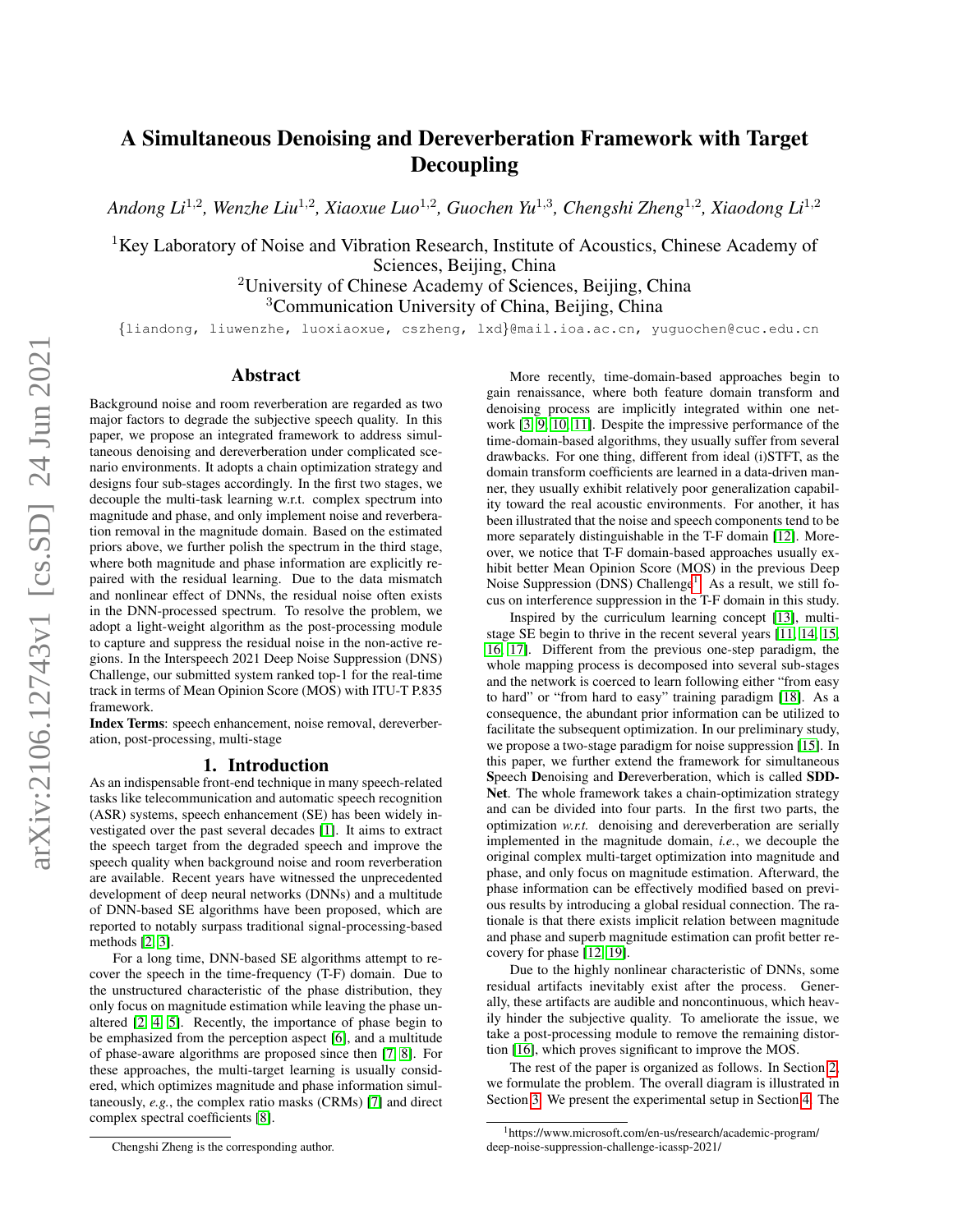results and analysis are given in Section [5,](#page-2-1) and some conclusions are drawn in Section [6.](#page-3-0)

# 2. Problem formulation

<span id="page-1-0"></span>In the time domain, let  $s(t)$ ,  $h(t)$ , and  $n(t)$  denote the anechoic, room impulse response (RIR) and background noise, respectively, then the received speech  $y(t)$  can be written as:

<span id="page-1-2"></span>
$$
y(t) = s(t) * h(t) + n(t) = x(t) + r(t) + n(t), \quad (1)
$$

where  $*$  denotes the convolution operator.  $x(t)$  and  $r(t)$  refer to the direct sound plus early reflections, and late reverberation. With STFT, Eq. [\(1\)](#page-1-2) can be converted into the T-F domain:

$$
Y_{l,m} = X_{l,m} + R_{l,m} + N_{l,m}, \tag{2}
$$

where  $Y_{l,m}$ ,  $X_{l,m}$ ,  $R_{l,m}$ , and  $N_{l,m}$  are the corresponding variables with frame index of  $l$  and frequency index of  $m$ . For legibility, we will omit the subscript if no conflict arises. In this paper, we aim to remove the noise and late reverberation, and the target estimation probability  $p(X|Y)$  can be factorized by using the probabilistic chain rule, given as follows:

<span id="page-1-3"></span>
$$
p(X|Y) = p(N|Y) p(R|Y, N) p(X|Y, R, N),
$$
 (3)

From Eq. [\(3\)](#page-1-3), the noise and late reverberation components can be gradually suppressed in a stagewise manner. Similar to [\[15\]](#page-4-14), we decouple the complex spectrum optimization into a sequence learning problem *w.r.t.* magntide and phase. Eq. [\(3\)](#page-1-3) can be changed into:

$$
p(X|Y) = p(|N||Y) p(|R||Y, |N|) p(X|Y, |R|, |N|), (4)
$$

where  $|\cdot|$  denotes the modulo operator. One can find that we only obtain the estimated magnitudes in the first two stages and refine the complex spectrum of target in the third stage.

# 3. System description

#### <span id="page-1-1"></span>3.1. Forward stream

The diagram of the proposed framework is shown in Figure  $1(a)$ . It consists of four parts, namely denoising module (DN-Net), dereverberation module (DR-Net), spectral refinement module (SR-Net), and post-processing (PP) module. Both DN-Net and DR-Net are operated in the magnitude domain, *i.e.*, we first decouple the complex spectrum into magnitude and phase, and only the amplitude is processed, leaving the phase unchanged. After the second stage, we couple the processed magnitude and the original noisy phase to re-generate the coarse complex spectrum. For SR-Net, it receives both original and coarse complex spectra and further refines the spectrum details *w.r.t.* magnitude and phase. Note that different from implicitly re-generating the spectrum from scratch, a global residual connection is introduced to enforce the network to only focus on the missing detail rather than the overall spectrum distribution. After SR-Net, despite the promising performance of previous stages, there still exist some residual noises in the nonactive regions due to the nonlinear effect of DNNs and dataset mismatch, so a post-processing module is introduced to further suppress the distortion, which validates to benefit the subjective quality. In a nutshell, the whole procedure can be formulated as:

$$
|\tilde{X}^{dn}| = \mathcal{G}_{dn}(|Y|; \Phi_1), \qquad (5)
$$

$$
|\tilde{X}^{dr}| = \mathcal{G}_{dr}\left(|\tilde{X}^{dn}|, |Y|; \Phi_2\right),\tag{6}
$$

$$
\tilde{X}^{dn} = |\tilde{X}^{dn}| \exp(j\theta_Y), \tilde{X}^{dr} = |\tilde{X}^{dr}| \exp(j\theta_Y), \quad (7)
$$

$$
\tilde{X}^{sr} = \tilde{X}^{dr} + \mathcal{G}_{sr}(\tilde{X}^{dn}, \tilde{X}^{dr}, Y; \Phi_3), \tag{8}
$$

$$
\tilde{X}^{pp} = \mathcal{G}_{pp} \left( \tilde{X}^{sr}; \Phi_4 \right), \tag{9}
$$

where  $(\tilde{e})^{dn}$ ,  $(\tilde{e})^{dr}$ ,  $(\tilde{e})^{sr}$ ,  $(\tilde{e})^{pp}$  denote the outputs of DN-Net, DR-Net, SR-Net and post-processing module, respectively.  $\mathcal{G}_{dn}$ ,  $\mathcal{G}_{dr}$ ,  $\mathcal{G}_{sr}$ , and  $\mathcal{G}_{pp}$  are the functions of the corresponding four modules with parameter set  $\Phi$ <sub>(.)</sub>.  $\theta$ <sub>Y</sub> denotes the noisy phase.

#### 3.2. Network configurations

Due to the promising performance of convolutional encoderdecoder topology in the SE applications [\[20,](#page-4-19) [21,](#page-4-20) [22\]](#page-4-21), we employ it in the first three modules. As both DN-Net and DR-Net are operated in the magnitude domain, only one decoder is utilized to recover the magnitude. For SR-Net, similar to [\[8\]](#page-4-7), we take two decoders to estimate both real and imaginary (RI) components. Take DN-Net as an example, the diagram of DN-Net is shown in Figure [1\(](#page-2-2)b). The encoder is comprised of five blocks, each of which includes one convolutional layer, InstanceNorm (IN), and PReLU. For the decoder, it is the mirror version of the encoder, where each convolutional layer is replaced by the deconvolutional layer to recover the original size. Skip connection is utilized to mitigate the information loss during the mapping process. The kernel size, stride, and the number of channels are defined as  $k$ ,  $s$ , and  $C$ , whose values are presented in the figure. The feature size in the *i*th layer is formatted as  $(C_i, L, F_i)$  in the channel, time, and frequency axis, respectively. One can find that we keep the time resolution unchanged, which guarantees the causal implementation. To capture the long-term temporal dependencies, we insert cascaded temporal convolutional modules (TCMs) [\[10\]](#page-4-9) in the bottleneck. To decrease the parameters, we opt to the squeezed version [\[15,](#page-4-14) [16\]](#page-4-15), *i.e.*, S-TCM, where the feature size is first compressed into 64 rather than 512 as the literature stated [\[10\]](#page-4-9), followed by dilated convolutions. For each stage, we stack three groups of TCMs, each of which includes 6 S-TCMs with dilation rate  $d = \{1, 2, 4, 8, 16, 32\}.$ 

For DN-Net and DR-Net, assuming the output of the last layer is denoted as  $|\tilde{M}^q| \in (I, L, F)$ ,  $q \in \{dn, dr\}$ . *I* denotes the filter length and we set it as 5 in this paper. Then we conduct the multi-frame (MF) filtering to captilize on the correlations between neighboring frames [\[23\]](#page-4-22), whose calculation gives as:

$$
|\tilde{X}_{l,:}^{dn}| = \sum_{\tau=0}^{I-1} \tilde{M}_{\tau,:,:}^{dn} |Y_{l-\tau,:}|,
$$
\n(10)

$$
|\tilde{X}_{l,:}^{dr}| = \sum_{\tau=0}^{I-1} \tilde{M}_{\tau,:,:}^{dr} |\tilde{X}_{l-\tau,:}^{dn}|,
$$
\n(11)

#### 3.3. Post-processing module

With the powerful performance of the advanced network topology, the speech quality can be notably improved. Nonetheless, some residual noises still exist. The reason can be attributed as two-fold. Firstly, due to the data-driven property, the performance of DNNs is usually limited. Therefore, when the acoustic scenario is untrained, the performance will inevitably degrade, leading to some audible residual noises. Secondly, the network is usually highly nonlinear. In real environments, the unnatural distortion may arise due to the nonlinear effect.

Inspired by [\[24\]](#page-4-23), we utilize an low-complexity approach as the post-processing module to further suppress the residual noise at the third stage output. Specifically, we adopt a lightweight network [\[24\]](#page-4-23) to obtain the gain function, which serves as the estimate of the speech presence probability (SPP) to recursively estimate the noise power spectral density (NPSD). With the estimated NPSD, the MMSE-LSA estimator [\[25\]](#page-4-24) is leveraged to calculate the final gain and then applies to suppress the residual noise. In addition, we also adopt a cepstrum-based preprocessing scheme to suppress the harmonic components before estimating the NPSD [\[26\]](#page-4-25). As such, the over-estimation problem of NPSD can be mitigated in most cases.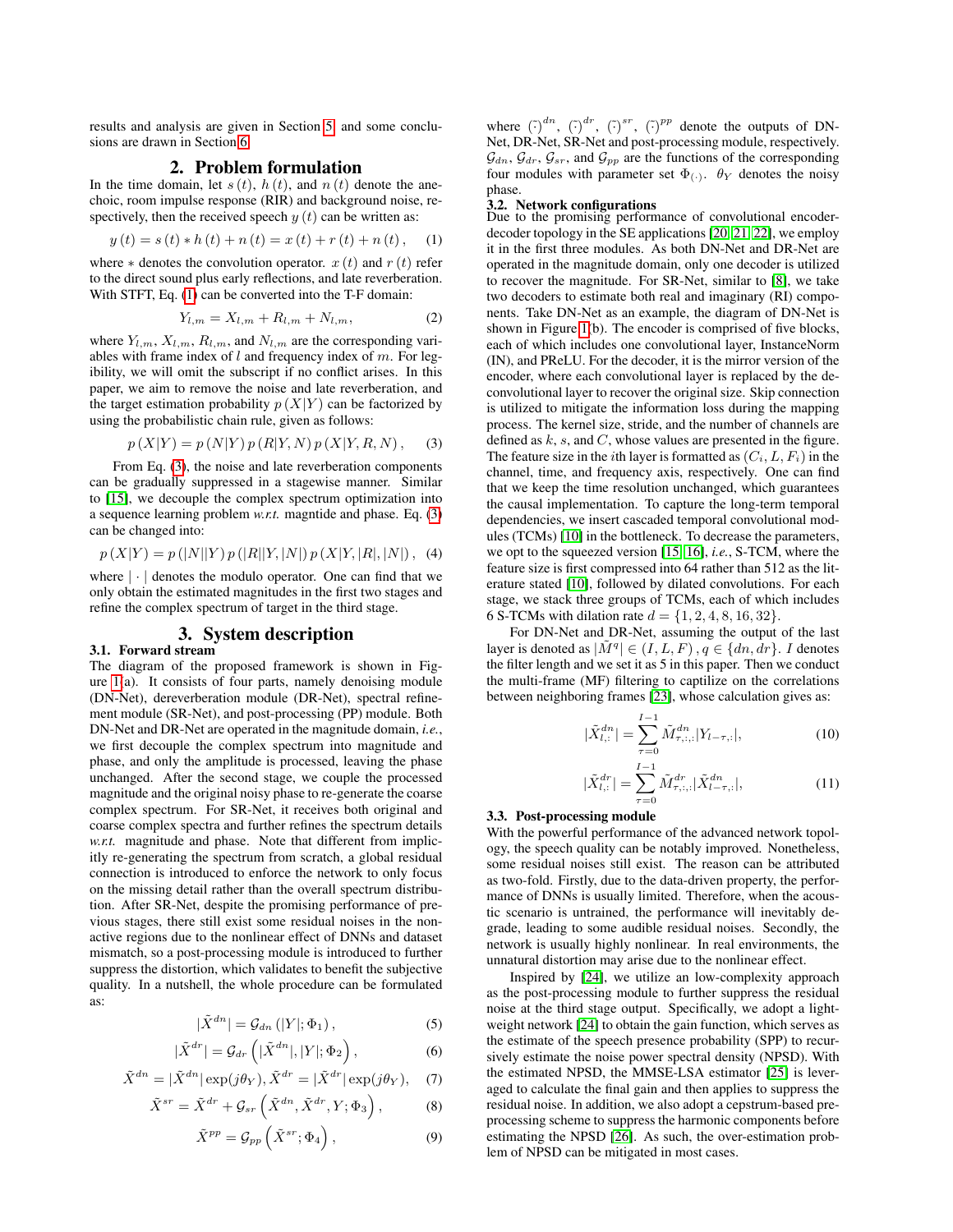<span id="page-2-2"></span>

(a): Overall diagram of the proposed framework (b): Network detail of DN-Net

Figure 1: *Overall diagram of the proposed framework.*

# 4. Experiments

# <span id="page-2-0"></span>4.1. Dataset

To evaluate the performance of our framework, we conduct ex-tensive experiments on the DNS-Challenge dataset<sup>[2](#page-2-3)</sup>. It consists of a wide range of clean sets, noise clips, and RIRs, which simulate complicated acoustic scenarios. The clean set includes four categories, namely read speech, singing speech, emotional speech, and non-English speech. We find the quality *w.r.t.* non-English is relatively poor, so we select parts of the utterances with high SNRs. Besides, we also include the Mandarin corpus from DiDiSpeech [\[27\]](#page-4-26) due to its high speech quality. The noise set includes over 60,000 clips and the total amount is around 181 hours. To formulate the real room scenarios, more than 115,000 RIRs are provided.

In this challenge, we totally generate around 2000 hours noisy-clean pairs. To be specific, we synthesize the noisy sets with around 1000 hours for read speech. For the Mandarin language, around 500 hours training sets are generated. The total duration *w.r.t.* non-English, emotional, and singing utterances are about 400 hours, 50 hours, and 50 hours, respectively. During each mixing process, the clean speech is convolved with a randomly selected RIR, and then mix it with the noise vector under the SNR range of (−5dB, 15dB). For training target, direct sound or early reflections (around 50ms) is usually chosen [\[28,](#page-4-27) [29\]](#page-4-28). However, we keep the first 100ms reflections in this study, which is based on two premises. Firstly, due to the performance limitation of DNNs, excessive dereverberation may cause speech discontinuity and hamper speech perception quality. Besides, despite dereverberation is not required in the challenge, we observe that moderate dereverberation can alleviate the smearing effect and improve the MOS.

To compare the performance with other state-of-the-art (SOTA) SE systems, we also generate a relatively small training set (around 100 hours) from the DNS Challenge datasets. For testing, 50 noises are selected from MUSAN [\[30\]](#page-4-29) and 100 RIRs are generated using the image method [\[31\]](#page-4-30). Five SNRs are evaluated, namely  $\{-3dB, 0dB, 3dB, 6dB, 9dB\}$  with 150 pairs in each case.

#### 4.2. Training configurations

All the utterances are sampled at 16kHz and chunked to 8 seconds for training stability. The 20ms Hanning window is utilized, with 50% overlap between adjacent frames. To extract the features, 320-point FFT is utilized to obtain the complex spectrum. Most recently, the effectiveness of powercompressed spectrum has been demonstrated in the dereverberation task [\[32\]](#page-4-31), so we conduct the compression toward the spectral magnitude before sending into the network, and the compression variable  $\beta = 0.5$ , which is reported optimal. As the multi-stage paradigm is adopted, before training the network of current stage, we pre-train the network of the last stage and then freeze the weights. MSE is selected as the criterion to train the model with Adam optimizer [\[33\]](#page-4-32). The initialized learning rate (LR) is set to 0.001, and we halve the LR when validation loss does not increase for consecutive 2 epochs. The batch size is set to 32 at the utterance level.

## 4.3. Baselines

We compare the proposed framework with five advanced SE systems, namely GCRN [\[8\]](#page-4-7), DCCRN [\[34\]](#page-4-33), TSCN [\[16\]](#page-4-15), AECNN [\[35\]](#page-4-34), and Conv-TasNet [\[10\]](#page-4-9). GCRN, DCCRN, and TSCN are complex-domain based approaches, which aim to recover both magnitude and phase information simultaneously. AECNN and Conv-TasNet belong to the time-domain family, where the network receives the raw waveform and then estimates the clean waveform directly. All the baselines are implemented with the best configurations mentioned in the literature.

## 5. Results and Analysis

<span id="page-2-1"></span>Three metrics are utilized to evaluate the performance of our framework, namely perceptual evaluation of speech quality (PESQ) [\[36\]](#page-4-35), extended short-time objective intelligibility (ES-TOI) [\[37\]](#page-4-36), and DNSMOS [\[38\]](#page-4-37). PESQ, and ESTOI are to evaluate the objective performance of speech quality and intelligibility. DNSMOS is a non-intrusive perceptual objective metric, which accurately simulates the human subjective evaluation process.

### <span id="page-2-4"></span>5.1. Comparison with advanced baselines

The result comparison in terms of PESQ and ESTOI among different systems are shown in Tables [1](#page-3-1) and [2.](#page-3-2) "Stage" denotes the stage index of our approach and "†" denotes the case when power compression is not adopted. From the results, several observations can be made. Firstly, compared with time-domain-based models, better performance is achieved for complex-domain-based approaches. This indicates that it seems more suitable to perform simultaneous denoising and dereverberation in the T-F domain than the waveform level. Secondly,

<span id="page-2-3"></span><sup>2</sup>github.com/microsoft/DNS-Challenge/tree/master/datasets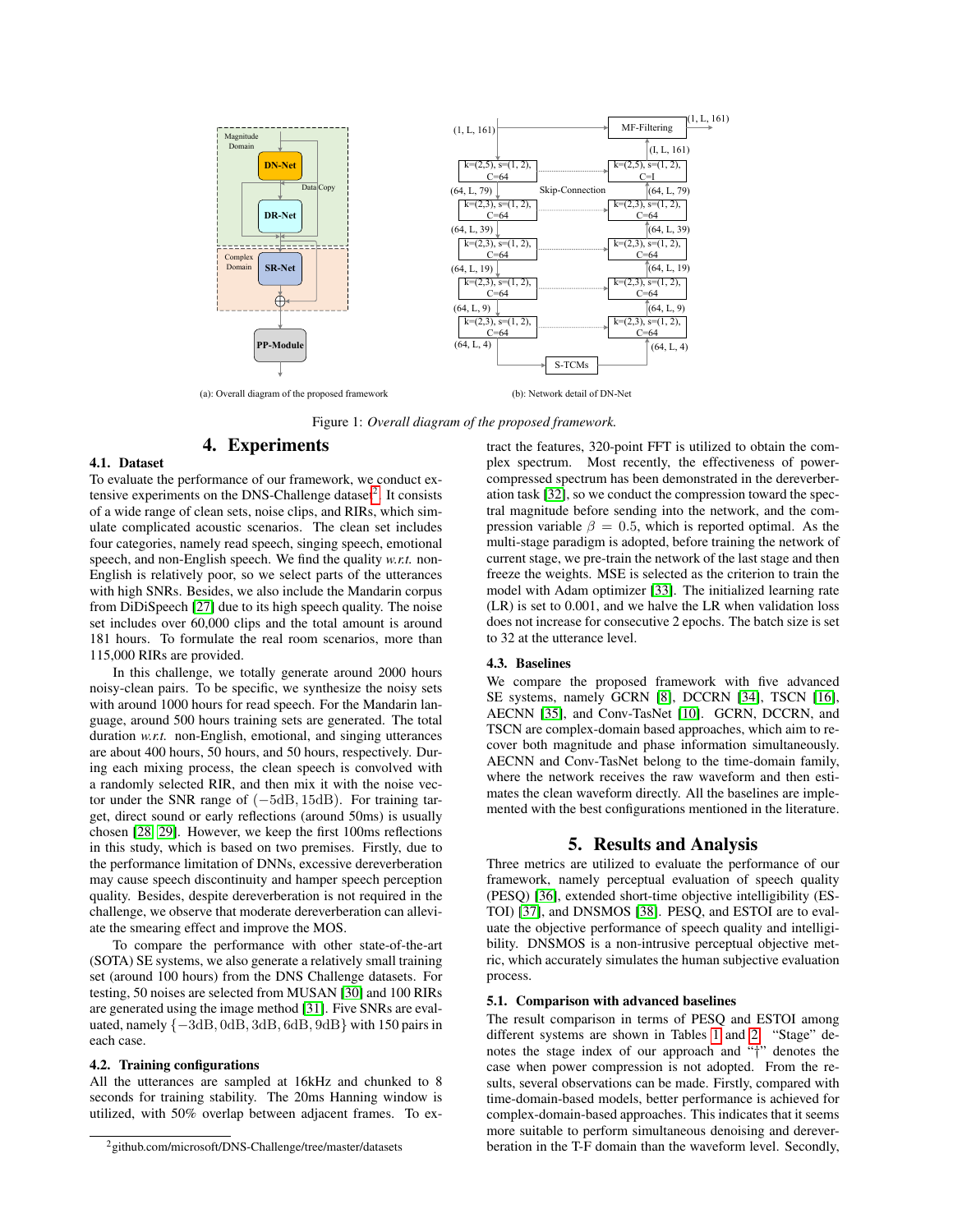<span id="page-3-1"></span>Table 1: *Objective results of different systems in terms of PESQ. BOLD denotes the best result in each case. "Cau." denotes whether the system is causal implementation.*

| Model                      | Stage | Cau.         | -3dB | 0dB  | 3dB  | 6dB  | 9dB  | Avg. |
|----------------------------|-------|--------------|------|------|------|------|------|------|
| <b>Noisy</b>               |       |              | 1.62 | 1.84 | 1.95 |      | 2.36 | 1.99 |
| GCRN                       |       |              |      | 2.4  | 2.55 | 2.76 | 2.87 | 2.55 |
| DCCRN                      |       | √            | 2.21 | 2.44 | 2.58 | 2.78 | 2.92 | 2.59 |
| <b>TSCN</b>                |       | √            | 2.30 | 2.50 | 2.63 | 2.82 | 2.93 | 2.63 |
| AECNN                      |       | $\times$     | 2.09 | 2.33 | 2.45 | 2.69 | 2.79 | 2.47 |
| Conv-TasNet                |       | $\checkmark$ | 2.06 | 2.28 | 2.39 | 2.59 | 2.72 | 2.41 |
| $SDD-Net^{\dagger} (ours)$ |       |              | 2.15 | 2.31 | 2.42 | 2.57 | 2.67 | 2.42 |
| SDD-Net(ours)              |       | $\checkmark$ | 2.26 | 2.42 | 2.52 | 2.67 | 2.77 | 2.53 |
| SDD-Net(ours)              | 2     | √            | 2.34 | 2.55 | 2.69 | 2.87 | 2.99 | 2.69 |
| SDD-Net(ours)              | 3     | √            | 2.46 | 2.68 | 2.84 | 3.02 | 3.13 | 2.83 |
| SDD-Net(ours)              | 4     |              | 2.32 | 2.52 | 2.68 | 2.84 | 2.98 | 2.67 |

<span id="page-3-2"></span>Table 2: *Objective results of different systems in terms of ESTOI (in %).*

| Model                      | Stage | Cau.     | -3dB  | 0dB   | 3dB   | 6dB         | 9dB     | Avg.  |
|----------------------------|-------|----------|-------|-------|-------|-------------|---------|-------|
| Noisy                      |       |          | 46.28 | 54.06 | 60.65 | 67.26       | -73. 19 | 60.29 |
| GCRN                       |       |          | 54 8  |       | 69.55 | 75.53       | 79.66   | 68.63 |
| <b>DCCRN</b>               |       |          | 55.93 | 64 11 |       | 70.16 75.86 | 80.46   | 69.30 |
| <b>TSCN</b>                |       |          | 57.92 | 65.55 | 71.63 | 77.15       | 81.22   | 70.69 |
| <b>AECNN</b>               |       | $\times$ | 51.92 | 60.78 | 66.95 | 73.77       | 77.87   | 66.26 |
| Conv-TasNet                |       |          | 51.16 | 60.04 | 66.29 | 72.70       | 77.40   | 65.52 |
| $SDD-Net^{\dagger} (ours)$ |       |          | 54.07 | 61.78 | 67.87 | 73.46       | 77.80   | 66.99 |
| SDD-Net(ours)              |       |          | 56.58 | 63.93 | 69.73 | 75.01       | 78.86   | 68.82 |
| SDD-Net(ours)              | 2     |          | 58.97 | 66.71 | 72.65 | 77.80       | 81.87   | 71.60 |
| SDD-Net(ours)              | 3     |          | 60.57 | 68.29 | 73.95 | 79.05       | 82.84   | 72.94 |
| SDD-Net(ours)              |       |          | 60.50 | 68.20 | 73.79 | 78.88       | 82.60   | 72.79 |

when the power compression is adopted before sending into the network, the performance can be notably improved. For example, in the first stage, when the range of the spectrum is compressed, it yields 0.11, and 1.38% improvements in PESQ and ESTOI, respectively. This is because the power compression can decrease the dynamic range of the spectrum, which elevates the significance of low-energy regions. So the spectral details can be better recovered while some residual noises can also be suppressed. Thirdly, in the first three stages, both PESQ and ES-TOI are gradually improved. However, when the PP is applied, both objective metrics are decreased. This is because despite the residual noise can be further suppressed, it also tends to cancel the speech components in the low-energy regions, which hampers the objective speech quality. Fourth, compared with previous systems, our model yields consistently better performance, showing the superiority of our system.

# 5.2. DNSMOS comparison with previous champions

We evaluate the average DNSMOS score of our approach on the released blind test set, which is shown in Figure [2.](#page-3-3) Besides, the scores of DCCRN and TSCN+PP [\[16\]](#page-4-15) are also provided, which won the first and second challenges, respectively. Several observations can be made. Firstly, compared with previous champion schemes, our system yields the highest score in the fourth stage, which shows the superiority of our method in improving the subjective perception quality. Secondly, despite the post-processing module decreases the objective metrics like PESQ and ESTOI, as stated in Section [5.1,](#page-2-4) it can still improve the DNSMOS. It reveals the gap between objective metrics and human perception quality. Thirdly, in the previous challenges, the reverberation effect is usually neglected and most advanced schemes only concentrate on noise removal [\[16,](#page-4-15) [34\]](#page-4-33). However, we find that when the dereverberation module is integrated into the framework, the overall DNSMOS score can be sizably improved. This phenomenon reveals the necessity and significance of the dereverberation task in improving human ratings. nizer. Except subscription of the overall subjective scores in the standalone of the overall subjective scores in the standalone of the overall subjective scores in the standalone of the state in the stage 3 stages of the

#### 5.3. Subjective results on the DNS-Challenge

In Table [3,](#page-3-4) we present the subjective results of the submis-sion with ITU-T P.835 [\[39\]](#page-4-38), which is provided by the orga-<br>nizer. Except for the overall subjective score, the standalone

<span id="page-3-3"></span>

Figure 2: *DNSMOS comparison with previous champion schemes.*

<span id="page-3-4"></span>Table 3: *Subjective evaluation with P.835 criterion on the DNS-Challenge.*

|        | $\cdot$          |      |      |      |                                                                |      |      |      |
|--------|------------------|------|------|------|----------------------------------------------------------------|------|------|------|
|        |                  |      |      |      |                                                                |      |      |      |
|        | Models           |      |      |      | Stationary Emotional Tonal Non-English Musical English Overall |      |      |      |
| Speech | Noisy            | 4.02 | 3.83 | 3.93 | 3.80                                                           | 3.97 | 3.87 | 3.89 |
|        | NSNet2(baseline) | 3.53 | 3.15 | 3.44 | 3.53                                                           | 3.23 | 3.15 | 3.35 |
|        | SDD-Net          | 4.03 | 3.90 | 3.93 | 3.96                                                           | 3.80 | 3.76 | 3.90 |
| æ<br>Ş | Noisy            | 2.86 | 1.93 | 2.91 | 3.11                                                           | 2.14 | 2.30 | 2.60 |
|        | NSNet2(baseline) | 4.21 | 3.61 | 4.23 | 4.03                                                           | 3.11 | 3.94 | 3.88 |
|        | SDD-Net          | 4.78 | 4.66 | 4.73 | 4.65                                                           | 4.53 | 4.61 | 4.65 |
| verall | Noisy            | 3.03 | 2.28 | 3.00 | 3.04                                                           | 2.57 | 2.52 | 2.77 |
|        | NSNet2(baseline) | 3.28 | 2.75 | 3.31 | 3.25                                                           | 2.78 | 2.93 | 3.07 |
|        | SDD-Net          | 3.92 | 3.79 | 3.79 | 3.84                                                           | 3.71 | 3.63 | 3.78 |
|        |                  |      |      |      |                                                                |      |      |      |

quality scores *w.r.t.* speech distortion and noise removal also need to be considered. From the table, one can find that compared with noisy speech, where the speech components are distortionless, the baseline algorithm causes heavy speech distortion while our approach can even surpass the ideal case in some speech types. Besides, for denoising and overall conditions, our approach achieves dramatic improvements in MOS scores over the baseline. It indicates while our system can meet the requirement for background noise suppression in real acoustic scenarios, the speech components can also be well reserved.

In this study, the window size  $T = 20$ ms, with overlap  $T_s = 10$ ms. Therefore, the algorithm delay  $T_d = 30$ ms, which satisfies the latency requirement. In addition, the trainable parameter of the whole framework is 6.38 million, and the number of multiply-accumulate operations (MACS) is 60.07 million per frame. Therefore, the number of operations per second is 6.00 GMACS. We also evaluate the processing time, and the one frame processing time of the PyTorch implementation of the system is around 4.40ms on an Intel i5-4300U PC.

## 6. Conclusions

<span id="page-3-0"></span>In this paper, we propose a novel framework to tackle the simultaneous denoising and dereverberation task. We adopt a chain optimization strategy and decompose the multi-target optimization in the complex domain into several stages. In the first two stages, we only focus on noise suppression and late reverberation removal in the magnitude domain. Based on that, we can further refine the spectrum *w.r.t.* magnitude and phase in the third stage by introducing a global residual connection. In addition, to further eliminate the residual noise, we adopt a post-processing module, which validates to be significant to improve the subjective quality. Experimental results show that our framework ranked first in MOS for the real-time track of the Interspeech 2021 DNS Challenge.

# 7. Acknowledgement

The authors would like to thank Y. Hu at Northwestern Polytechnical University for providing the DNSMOS score of DC-CRN in the blind test set.